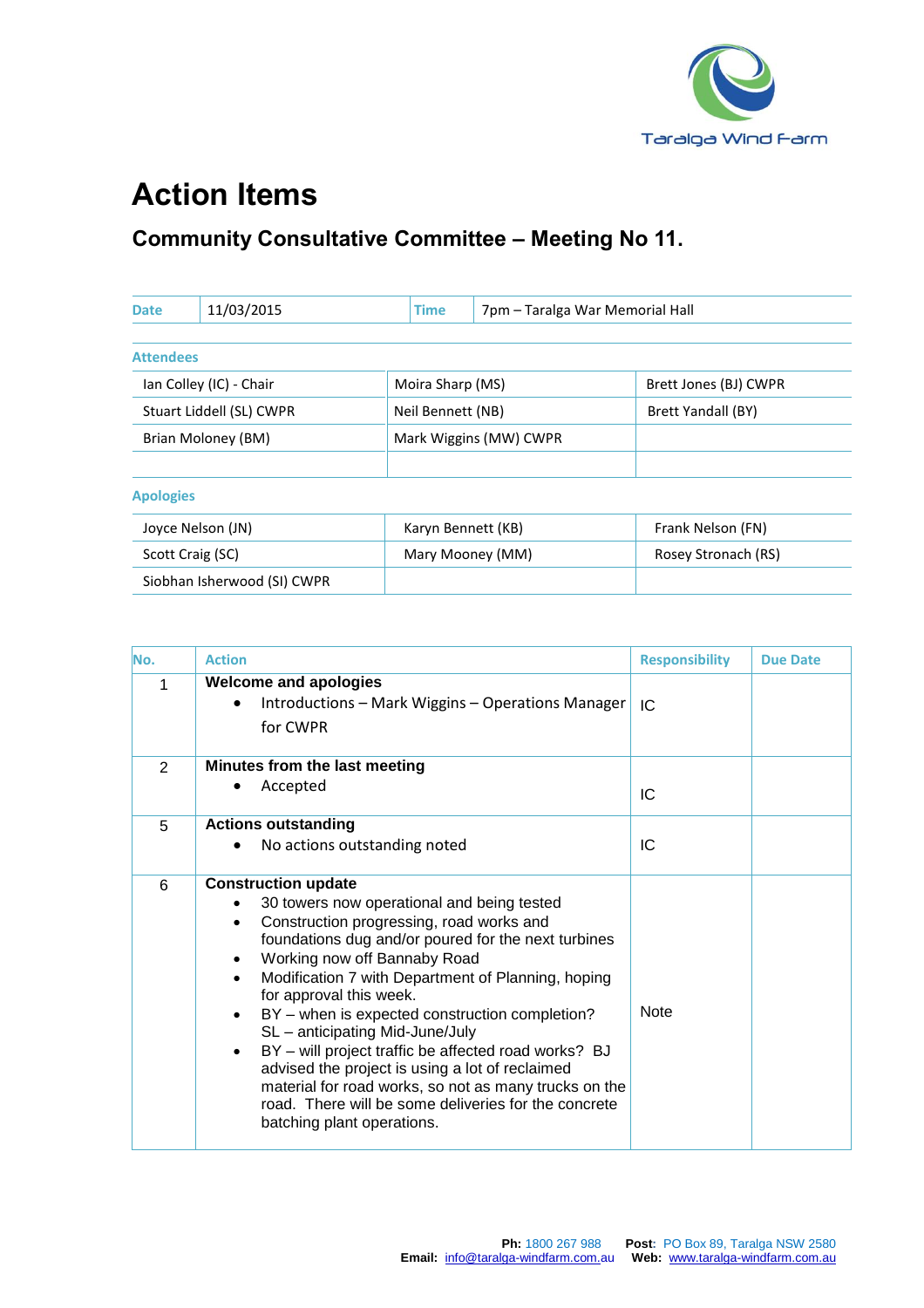| $\overline{7}$ | <b>General business</b>                                                                                                                                                                                                                                                                                                                                                                                                                                                                                                                                                                                                                                                                                                                                                                                                                                                                                                                                                                                                                                                                                                                                                           |                                                |  |
|----------------|-----------------------------------------------------------------------------------------------------------------------------------------------------------------------------------------------------------------------------------------------------------------------------------------------------------------------------------------------------------------------------------------------------------------------------------------------------------------------------------------------------------------------------------------------------------------------------------------------------------------------------------------------------------------------------------------------------------------------------------------------------------------------------------------------------------------------------------------------------------------------------------------------------------------------------------------------------------------------------------------------------------------------------------------------------------------------------------------------------------------------------------------------------------------------------------|------------------------------------------------|--|
|                | TV reception issues report<br>Landline for TV reception - BJ advised, this option<br>٠<br>has been investigated and is technically viable, but<br>not the solution being considered<br>Re-transmitter. That is the preferred option, now<br>$\bullet$<br>seeking licence approval, but it will take approx. 3<br>months for licence to be granted.<br>Re-transmitter location has been determined, but<br>$\bullet$<br>final design, power source, infrastructure is sorted-<br>final towers should be erected so final location etc.<br>can be fined tuned.<br>VAST systems continue to be rolled out - with phase<br>٠<br>2, the provision of additional set top boxes being<br>rolled out as requested.<br>BY asked whether utilising the proposed new<br>$\bullet$<br>Crookwell re-transmitter was an option NB suggested<br>that it wouldn't be likely to be viable. BJ advised The<br>Crookwell re-transmitter has not been approved yet.<br>Mobile phone services - co-location of services.<br>$\bullet$<br>TWF happy to cooperate - lobbying being led by<br>Angus Taylor's office. Draft response being prepared<br>for the Taralga Progress Association on this issue. | <b>Note</b><br>SL/BJ                           |  |
|                | BY asked about current power production - BJ -<br>$\bullet$<br>about 57 megawatts (?) from the current 30 turbines.                                                                                                                                                                                                                                                                                                                                                                                                                                                                                                                                                                                                                                                                                                                                                                                                                                                                                                                                                                                                                                                               |                                                |  |
|                | Other business:<br>Viewing Platform - still under consideration<br>$\bullet$<br>Project newsletter distributed by letterbox drop in<br>$\bullet$<br>February, next newsletter to be issued March/April.<br>BM – why is there always one turbine not turning?<br>٠<br>SL – many reasons – could have staff working inside,<br>may be being fine-tuned, or could be due to wind<br>direction. The far north turbines are on a separate<br>feeder which was part of Mod 5 – so energised as a<br>latter part of the development.<br>MW advised that he had attended a meeting in<br>Canberra where a proposal was submitted for a<br>"renewable trail" – a conceptual plan at this to provide<br>a guide to visiting renewable sites.<br>NB – could be there an opportunity for Taralga to be<br>identified as a "green energy" town?                                                                                                                                                                                                                                                                                                                                                | BJ to follow-up<br>with council<br><b>Note</b> |  |
|                | <b>Community Enhancement Fund</b><br>BY requested information on the set-up and<br>operation of the fund and the management<br>committee. BJ explained that ULSC would form a<br>committee and prepare Term of Reference the<br>committee generally would have representation from<br>Council, TWF and the community. BJ to follow up<br>with ULSC about formation of the committee etc. and<br>The TOR would be developed to guide the<br>committee's operation.<br>CEF administered by Council but - Funding generally<br>$\bullet$<br>will be for community benefit projects - not for<br>sponsorship of clubs and events.<br>BJ to circulate ToR for Bombala and Cooma Councils<br>to give an overview of operations                                                                                                                                                                                                                                                                                                                                                                                                                                                          | BJ - asap                                      |  |